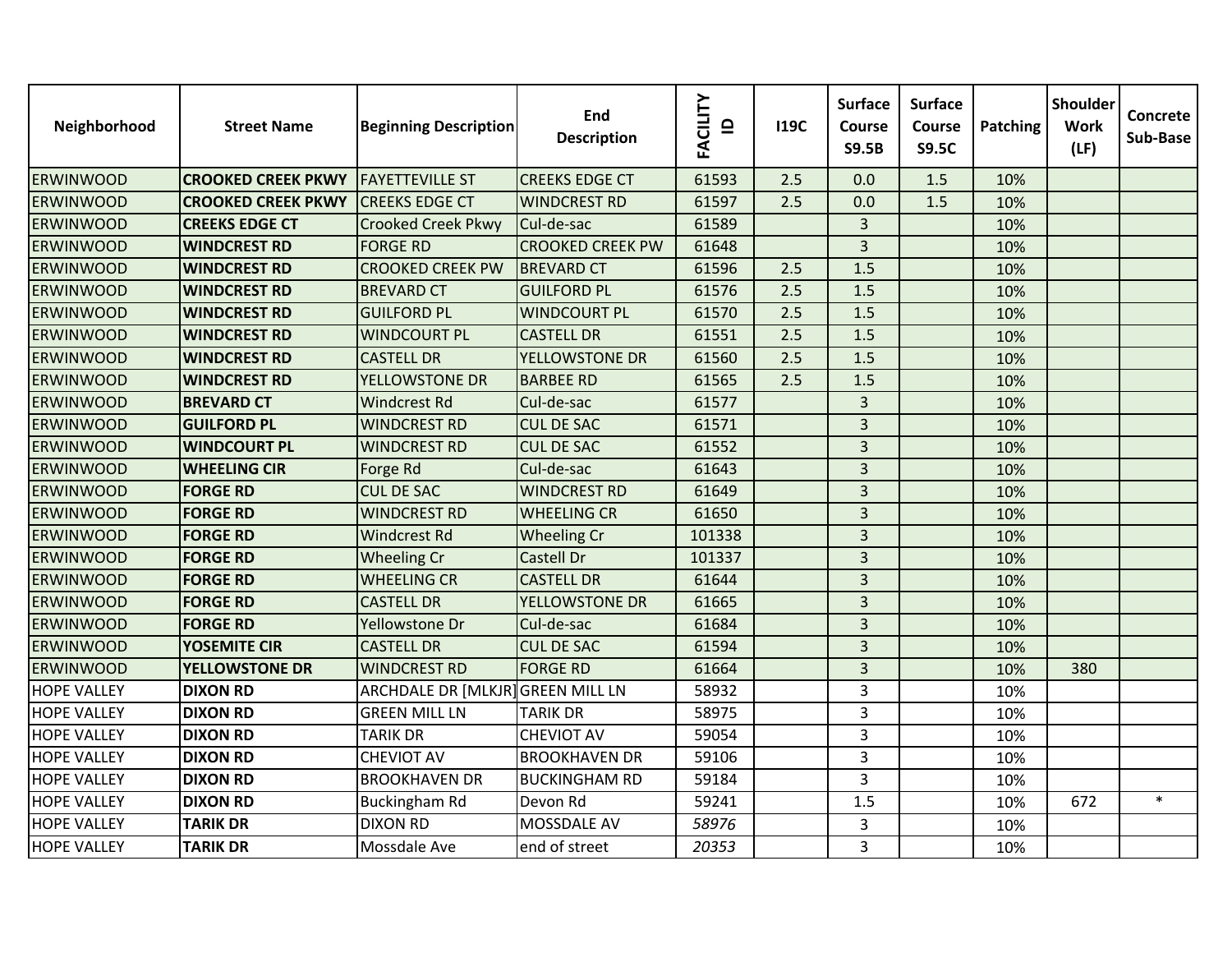| Neighborhood       | <b>Street Name</b>    | <b>Beginning Description</b> | End<br><b>Description</b> | <b>FACILIT</b><br>$\frac{1}{2}$ | <b>119C</b> | <b>Surface</b><br>Course<br><b>S9.5B</b> | <b>Surface</b><br>Course<br><b>S9.5C</b> | Patching | <b>Shoulder</b><br><b>Work</b><br>(LF) | Concrete<br>Sub-Base |
|--------------------|-----------------------|------------------------------|---------------------------|---------------------------------|-------------|------------------------------------------|------------------------------------------|----------|----------------------------------------|----------------------|
| <b>HOPE VALLEY</b> | <b>MOSSDALE AVE</b>   | <b>ARCHDALE DR</b>           | <b>TARIK DR</b>           | 58950                           |             | 3                                        |                                          | 10%      |                                        |                      |
| <b>HOPE VALLEY</b> | <b>CHEVIOT AVE</b>    | <b>DIXON RD</b>              | <b>COLCHESTER ST</b>      | 59057                           |             | 3                                        |                                          | 10%      |                                        |                      |
| <b>HOPE VALLEY</b> | <b>CHEVIOT AVE</b>    | <b>Cheviot Ave</b>           | Cul-de-sac                | 59056                           |             | 3                                        |                                          | 10%      |                                        |                      |
| <b>HOPE VALLEY</b> | <b>COLCHESTER ST</b>  | <b>SHROPSHIRE PL</b>         | <b>CHEVIOT AV</b>         | 63476                           |             | 3                                        |                                          | 10%      |                                        |                      |
| <b>HOPE VALLEY</b> | <b>COLCHESTER ST</b>  | <b>Cheviot Ave</b>           | end of public right of w  | 20106                           |             | 3                                        |                                          | 10%      |                                        |                      |
| <b>HOPE VALLEY</b> | <b>SHROPSHIRE PL</b>  | <b>Colchester St</b>         | Cul-de-sac                | 59107                           |             | 3                                        |                                          | 10%      |                                        |                      |
| <b>HOPE VALLEY</b> | <b>STONEHEDGE AVE</b> | <b>SHREWSBURY ST</b>         | <b>SUFFOLK ST</b>         | 63474                           |             | $\overline{3}$                           |                                          | 10%      |                                        |                      |
| <b>HOPE VALLEY</b> | <b>STONEHEDGE AVE</b> | <b>COLCHESTER ST</b>         | <b>SHREWSBURY ST</b>      | 63475                           |             | 3                                        |                                          | 10%      |                                        |                      |
| <b>HOPE VALLEY</b> | <b>SUFFOLK ST</b>     | OLD CHAPEL HILL RD           | <b>SHREWSBURY ST</b>      | 58943                           |             | 3                                        |                                          | 10%      |                                        |                      |
| <b>HOPE VALLEY</b> | <b>SUFFOLK ST</b>     | Shrewsbury St                | Saxony Dr                 | 63472                           |             | $\overline{3}$                           |                                          | 10%      |                                        |                      |
| <b>HOPE VALLEY</b> | <b>SUFFOLK ST</b>     | <b>SAXONY DR</b>             | <b>STONEHEDGE AV</b>      | 63473                           |             | 3                                        |                                          | 10%      |                                        |                      |
| <b>HOPE VALLEY</b> | <b>SHELLY PL</b>      | Stonehedge Ave               | Cul-de-sac                | 59143                           |             | $\overline{3}$                           |                                          | 10%      |                                        |                      |
| <b>HOPE VALLEY</b> | <b>SHREWSBURY ST</b>  | <b>SUFFOLK ST</b>            | <b>HENDRICKS CT</b>       | 58942                           |             | 3                                        |                                          | 10%      |                                        |                      |
| <b>HOPE VALLEY</b> | <b>SHREWSBURY ST</b>  | <b>HENDRICKS CT</b>          | <b>WINCHESTER CT</b>      | 58990                           |             | $\overline{3}$                           |                                          | 10%      |                                        |                      |
| <b>HOPE VALLEY</b> | <b>SHREWSBURY ST</b>  | <b>WINCHESTER CT</b>         | <b>SAXONY DR</b>          | 59069                           |             | 3                                        |                                          | 10%      |                                        |                      |
| <b>HOPE VALLEY</b> | <b>SHREWSBURY ST</b>  | <b>SAXONY DR</b>             | <b>STONEHEDGE AV</b>      | 59142                           |             | 3                                        |                                          | 10%      |                                        |                      |
| <b>HOPE VALLEY</b> | <b>HENDRICKS CT</b>   | Shrewsbury St                | Cul De Sac                | 58937                           |             | 3                                        |                                          | 10%      |                                        |                      |
| <b>HOPE VALLEY</b> | <b>WINCHESTER CT</b>  | <b>Winchester Ct</b>         | Cul-de-sac                | 58984                           |             | $\overline{3}$                           |                                          | 10%      |                                        |                      |
| <b>HOPE VALLEY</b> | <b>WINCHESTER CT</b>  | <b>Winchester Ct</b>         | Cul-de-sac                | 58987                           |             | 3                                        |                                          | 10%      |                                        |                      |
| <b>HOPE VALLEY</b> | <b>WINCHESTER CT</b>  | Shrewsbury St                | <b>Winchester Ct</b>      | 58989                           |             | 3                                        |                                          | 10%      |                                        |                      |
| <b>HOPE VALLEY</b> | <b>SAXONY DR</b>      | <b>SHREWSBURY ST</b>         | <b>HERRICK PL</b>         | 59070                           |             | 3                                        |                                          | 10%      |                                        |                      |
| <b>HOPE VALLEY</b> | <b>SAXONY DR</b>      | <b>HERRICK PL</b>            | <b>SUFFOLK ST</b>         | 59051                           |             | $\overline{3}$                           |                                          | 10%      |                                        |                      |
| <b>HOPE VALLEY</b> | <b>HERRICK PL</b>     | Saxony Dr                    | Cul-de-sac                | 59074                           |             | 3                                        |                                          | 10%      |                                        |                      |
| <b>HOPE VALLEY</b> | <b>BROOKHAVEN DR</b>  | <b>WESTBURY PL</b>           | <b>DIXON RD</b>           | 59108                           |             | 3                                        |                                          | 10%      |                                        |                      |
| <b>HOPE VALLEY</b> | <b>BROOKHAVEN DR</b>  | end of street                | <b>WESTBURY PL</b>        | 59083                           |             | 3                                        |                                          | 10%      |                                        |                      |
| <b>HOPE VALLEY</b> | <b>WESTBURY PL</b>    | Brookhaven Dr                | Cul-de-sac                | 59084                           |             | 3                                        |                                          | 10%      |                                        |                      |
| <b>HOPE VALLEY</b> | <b>GREEN MILL LN</b>  | <b>DIXON RD</b>              | <b>LOGGING TR</b>         | 58958                           |             | 3                                        |                                          | 10%      |                                        |                      |
| <b>HOPE VALLEY</b> | <b>GREEN MILL LN</b>  | Logging Trl                  | Cul-de-sac                | 59008                           |             | 3                                        |                                          | 10%      |                                        |                      |
| <b>HOPE VALLEY</b> | <b>LOGGING TRL</b>    | Green Mill Ln                | Cul-de-sac                | 58957                           |             | 3                                        |                                          | 10%      |                                        |                      |
| <b>HOPE VALLEY</b> | <b>DOVER RD</b>       | <b>OLD CHAPEL HILL RD</b>    | <b>BANBURY WY</b>         | 59010                           |             | 3.0                                      |                                          | 10%      | 912                                    | $\ast$               |
| <b>HOPE VALLEY</b> | <b>DOVER RD</b>       | <b>BANBURY WY</b>            | <b>TONBRIDGE WY</b>       | 59066                           |             | 3.0                                      |                                          | 10%      |                                        | $\ast$               |
| <b>HOPE VALLEY</b> | <b>DOVER RD</b>       | <b>TONBRIDGE WY</b>          | <b>DEVON RD</b>           | 59154                           |             | 3.0                                      |                                          | 10%      |                                        | $\ast$               |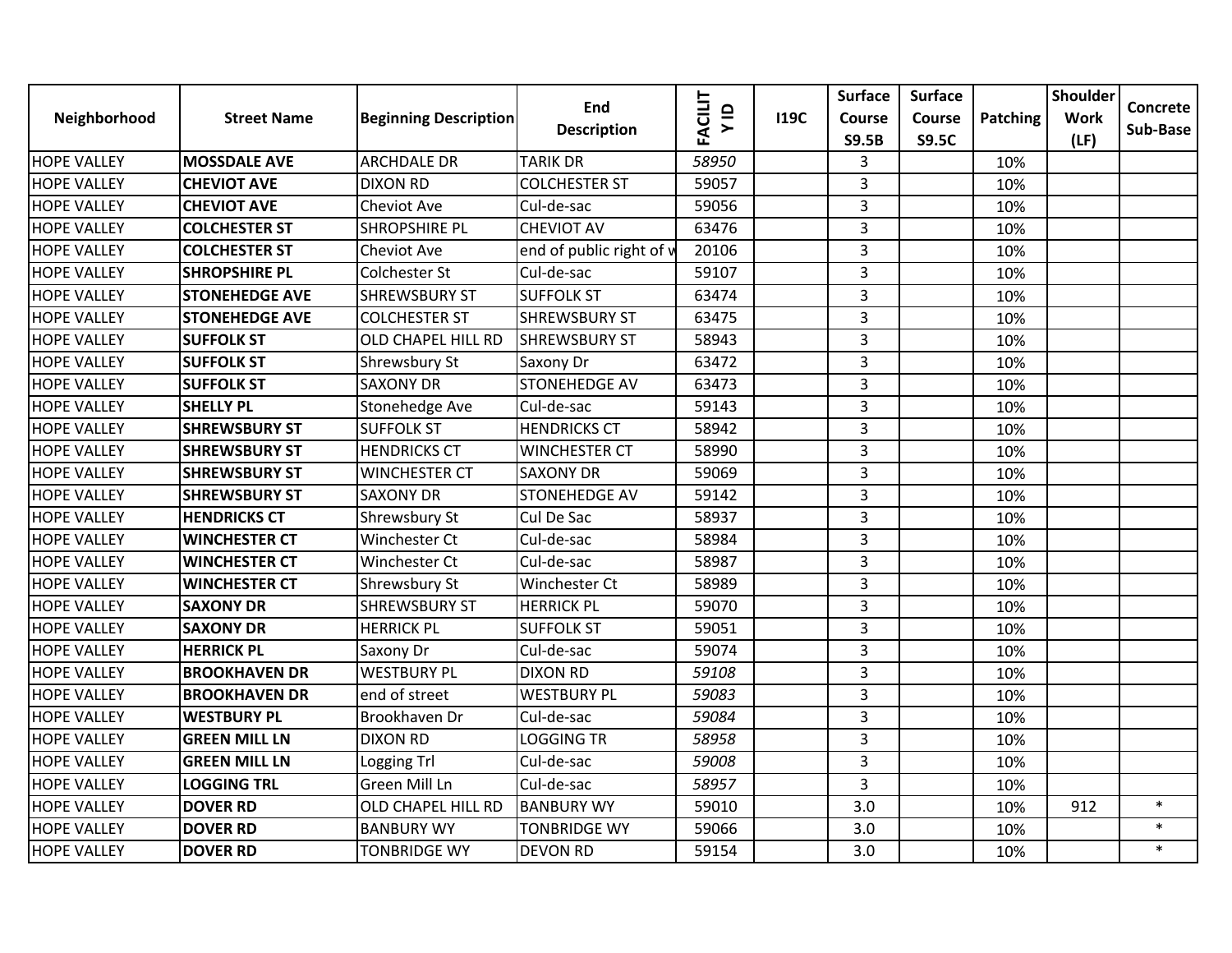| Neighborhood           | <b>Street Name</b>   | <b>Beginning Description</b> | End<br><b>Description</b> | <b>FACILIT</b><br>$\frac{1}{2}$ | <b>I19C</b> | <b>Surface</b><br>Course<br><b>S9.5B</b> | <b>Surface</b><br>Course<br><b>S9.5C</b> | Patching | <b>Shoulder</b><br><b>Work</b> | Concrete<br>Sub-Base |
|------------------------|----------------------|------------------------------|---------------------------|---------------------------------|-------------|------------------------------------------|------------------------------------------|----------|--------------------------------|----------------------|
| <b>HOPE VALLEY</b>     | <b>DOVER RD</b>      | <b>DEVON RD</b>              | <b>SURREY LN</b>          | 59220                           |             | 1.5                                      |                                          | 10%      | (LF)<br>714                    | $\ast$               |
| <b>HOPE VALLEY</b>     | <b>DOVER RD</b>      | <b>Surrey Ln</b>             | Avon Rd                   | 59302                           |             | 3                                        |                                          | 10%      | 998                            | $\ast$               |
| <b>HOPE VALLEY</b>     | <b>DOVER RD</b>      | <b>AVON RD</b>               | <b>EXETER WY</b>          | 59323                           |             | $\overline{3}$                           |                                          | 10%      | 263                            | $\ast$               |
| <b>HOPE VALLEY</b>     | <b>DOVER RD</b>      | <b>EXETER WY</b>             | <b>CORNWALL RD</b>        | 59341                           |             | 3                                        |                                          | 10%      | 339                            | $\ast$               |
| <b>HOPE VALLEY</b>     | <b>DOVER RD</b>      | <b>CORNWALL RD</b>           | <b>ETON RD</b>            | 59407                           |             | 3                                        |                                          | 10%      | 537                            | $\ast$               |
| <b>HOPE VALLEY</b>     | <b>DOVER RD</b>      | <b>ETON RD</b>               | <b>BRISTOL RD</b>         | 59438                           |             | $\overline{3}$                           |                                          | 10%      | 518                            | $\ast$               |
| <b>HOPE VALLEY</b>     | <b>DOVER RD</b>      | <b>BRISTOL RD</b>            | PLYMOUTH RD               | 59448                           |             | $\overline{3}$                           |                                          | 10%      | 611                            | $\ast$               |
| <b>HOPE VALLEY</b>     | <b>DOVER RD</b>      | PLYMOUTH RD                  | <b>RUGBY RD</b>           | 59617                           |             | 3                                        |                                          | 10%      | 1494                           | $\ast$               |
| <b>HOPE VALLEY</b>     | <b>DOVER RD</b>      | <b>RUGBY RD</b>              | <b>HOPE VALLEY RD</b>     | 59659                           |             | 3                                        |                                          | 10%      | 1609                           | $\ast$               |
| <b>HOPE VALLEY</b>     | <b>BANBURY WAY</b>   | <b>CAMBRIDGE RD</b>          | <b>DOVER RD</b>           | 59009                           |             | $\overline{3}$                           |                                          | 10%      |                                |                      |
| <b>HOPE VALLEY</b>     | <b>TONBRIDGE WAY</b> | <b>CAMBRIDGE RD</b>          | <b>DOVER RD</b>           | 59072                           |             | 3                                        |                                          | 10%      |                                |                      |
| <b>HOPE VALLEY</b>     | <b>CAMBRIDGE RD</b>  | <b>OLD CHAPEL HILL RD</b>    | <b>BANBURY WY</b>         | 63467                           |             | $\overline{\mathbf{3}}$                  |                                          | 10%      |                                |                      |
| <b>HOPE VALLEY</b>     | <b>CAMBRIDGE RD</b>  | <b>BANBURY WY</b>            | <b>TONBRIDGE WY</b>       | 63466                           |             | $\overline{3}$                           |                                          | 10%      |                                |                      |
| <b>HOPE VALLEY</b>     | <b>CAMBRIDGE RD</b>  | 3537 Cambridge Rd            | Devon Rd [TONBRIDGE       | 100808                          |             | $\overline{3}$                           |                                          | 10%      |                                |                      |
| <b>HOPE VALLEY</b>     | <b>DEVON RD</b>      | HOPE VALLEY RD               | <b>HATHAWAY RD</b>        | 59259                           | 2.5         | 1.5                                      |                                          | 10%      | 853                            |                      |
| <b>HOPE VALLEY</b>     | <b>DEVON RD</b>      | <b>HATHAWAY RD</b>           | <b>DIXON RD</b>           | 59242                           | 2.5         | 1.5                                      |                                          | 10%      | 641                            | $\ast$               |
| <b>HOPE VALLEY</b>     | <b>DEVON RD</b>      | <b>NORWICH WY</b>            | <b>BUCKINGHAM RD</b>      | 59261                           |             | 1.5                                      |                                          | 10%      |                                | $\ast$               |
| <b>HOPE VALLEY</b>     | <b>DEVON RD</b>      | <b>Buckingham Rd</b>         | Cambridge Rd              | 59185                           |             | 1.5                                      |                                          | 10%      | 222                            | $\ast$               |
| <b>HOPE VALLEY</b>     | <b>DEVON RD</b>      | <b>CAMBRIDGE RD</b>          | <b>DOVER RD</b>           | 59169                           |             | 1.5                                      |                                          | 10%      | 714                            | $\ast$               |
| <b>HOPE VALLEY</b>     | <b>DEVON RD</b>      | <b>DOVER RD</b>              | <b>SURREY RD</b>          | 59155                           |             | 1.5                                      |                                          | 10%      | 1342                           | $\ast$               |
| <b>HOPE VALLEY</b>     | <b>NORWICH WAY</b>   | <b>SURREY LN</b>             | <b>DEVON RD</b>           | 59331                           |             | 1.5                                      |                                          | 10%      |                                | $\ast$               |
| <b>HOPE VALLEY</b>     | <b>SURREY RD</b>     | <b>HOPE VALLEY RD</b>        | <b>HATHAWAY RD</b>        | 59385                           |             | 3                                        |                                          | 10%      |                                |                      |
| <b>HOPE VALLEY</b>     | <b>SURREY RD</b>     | Hathaway Rd                  | Norwich Way               | 59373                           |             | 3                                        |                                          | 10%      |                                |                      |
| <b>HOPE VALLEY</b>     | <b>SURREY RD</b>     | <b>NORWICH WY</b>            | <b>CORNWALL RD</b>        | 59332                           |             | 1.5                                      |                                          | 10%      | 443                            | $\ast$               |
| <b>HOPE VALLEY</b>     | <b>SURREY RD</b>     | Cornwall Rd                  | Exeter Wy                 | 59295                           |             | 1.5                                      |                                          | 10%      |                                | $\ast$               |
| <b>HOPE VALLEY</b>     | <b>SURREY RD</b>     | <b>EXETER WY</b>             | <b>DOVER RD</b>           | 59243                           |             | 1.5                                      |                                          | 10%      |                                | $\ast$               |
| <b>HOPE VALLEY</b>     | <b>SURREY RD</b>     | <b>DOVER RD</b>              | <b>SURREY RD</b>          | 59221                           |             | 1.5                                      |                                          | 10%      |                                | $\ast$               |
| <b>HOPE VALLEY</b>     | <b>SURREY RD</b>     | <b>Surrey Rd</b>             | Dover Rd                  | 101348                          |             | 1.5                                      |                                          | 10%      |                                | $\ast$               |
| <b>HOPE VALLEY</b>     | <b>SURREY RD</b>     | <b>Stratford Rd</b>          | <b>DEVON RD</b>           | 59175                           |             | 1.5                                      |                                          | 10%      |                                | $\ast$               |
| <b>HOPE VALLEY</b>     | <b>EXETER WAY</b>    | <b>DOVER RD</b>              | <b>SURREY LN</b>          | 59322                           |             | 1.5                                      |                                          | 10%      |                                | $\ast$               |
| <b>OLD EAST DURHAM</b> | <b>GARY ST</b>       | <b>E MAIN ST</b>             | <b>MOZELLE ST</b>         | 56630                           |             | $\overline{3}$                           |                                          | 10%      |                                |                      |
| <b>OLD EAST DURHAM</b> | <b>GARY ST</b>       | <b>MOZELLE ST</b>            | <b>TAYLOR ST</b>          | 56500                           |             | $\overline{3}$                           |                                          | 10%      |                                |                      |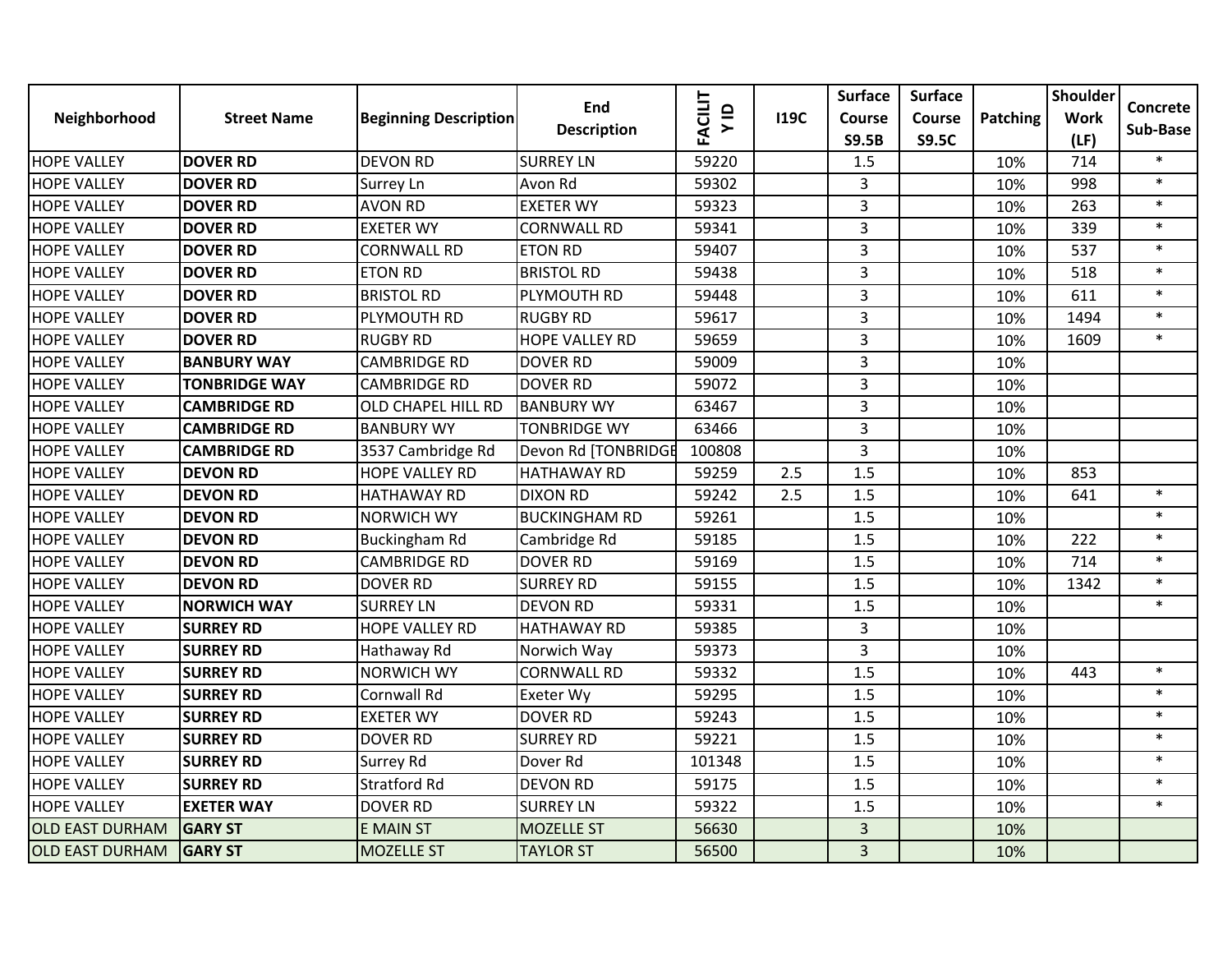|                        |                        |                              | End                 |                        |             | <b>Surface</b>          | <b>Surface</b> |          | <b>Shoulder</b> |                      |
|------------------------|------------------------|------------------------------|---------------------|------------------------|-------------|-------------------------|----------------|----------|-----------------|----------------------|
| Neighborhood           | <b>Street Name</b>     | <b>Beginning Description</b> | <b>Description</b>  | <b>FACILIT</b><br>V ID | <b>I19C</b> | Course                  | Course         | Patching | <b>Work</b>     | Concrete<br>Sub-Base |
|                        |                        |                              |                     |                        |             | <b>S9.5B</b>            | <b>S9.5C</b>   |          | (LF)            |                      |
| <b>OLD EAST DURHAM</b> | <b>GARY ST</b>         | <b>TAYLOR ST</b>             | <b>QUINCY ST</b>    | 56375                  |             | $\overline{3}$          |                | 10%      |                 |                      |
| <b>OLD EAST DURHAM</b> | <b>GARY ST</b>         | <b>QUINCY ST</b>             | <b>LIBERTY ST</b>   | 56243                  |             | 3                       |                | 10%      |                 |                      |
| <b>OLD EAST DURHAM</b> | <b>GARY ST</b>         | <b>LIBERTY ST</b>            | N MIAMI BV          | 56132                  |             | 3                       |                | 10%      |                 |                      |
| <b>OLD EAST DURHAM</b> | <b>QUINCY ST</b>       | Cul-de-sac                   | Gary St             | 56244                  |             | $\overline{3}$          |                | 10%      |                 |                      |
| <b>OLD EAST DURHAM</b> | <b>QUINCY ST</b>       | <b>Gary St</b>               | Cul-de-sac          | 56252                  |             | $\overline{3}$          |                | 10%      |                 |                      |
| <b>OLD EAST DURHAM</b> | <b>N BRIGGS AVE</b>    | <b>E</b> Main St             | Long St             | 56633                  | 2.5         | 1.5                     |                | 10%      |                 |                      |
| <b>OLD EAST DURHAM</b> | <b>N BRIGGS AVE</b>    | <b>LONG ST</b>               | <b>TAYLOR ST</b>    | 56558                  | 2.5         | 1.5                     |                | 10%      |                 |                      |
| <b>OLD EAST DURHAM</b> | <b>N BRIGGS AVE</b>    | <b>TAYLOR ST</b>             | <b>SOUTHGATE ST</b> | 56343                  | 2.5         | 1.5                     |                | 10%      |                 |                      |
| <b>OLD EAST DURHAM</b> | <b>N BRIGGS AVE</b>    | <b>SOUTHGATE ST</b>          | <b>LIBERTY ST</b>   | 56161                  | 2.5         | 1.5                     |                | 10%      |                 |                      |
| <b>OLD EAST DURHAM</b> | <b>LATHROP ST</b>      | <b>PARK AV</b>               | <b>N GUTHRIE AV</b> | 55883                  |             | $\overline{3}$          |                | 10%      |                 |                      |
| <b>OLD EAST DURHAM</b> | <b>LATHROP ST</b>      | N GUTHRIE AV                 | <b>N BRIGGS AV</b>  | 55911                  |             | $\overline{3}$          |                | 10%      |                 |                      |
| <b>OLD EAST DURHAM</b> | <b>LATHROP ST</b>      | N BRIGGS AV                  | <b>BRYE ST</b>      | 55971                  |             | $\overline{3}$          |                | 10%      |                 |                      |
| <b>OLD EAST DURHAM</b> | <b>PARK AVE</b>        | <b>LIBERTY ST</b>            | <b>LATHROP ST</b>   | 55986                  |             | 3                       |                | 10%      |                 |                      |
| <b>OLD EAST DURHAM</b> | <b>PARK AVE</b>        | <b>LATHROP ST</b>            | <b>HOLLOWAY ST</b>  | 55880                  |             | 3                       |                | 10%      |                 |                      |
| <b>OLD EAST DURHAM</b> | <b>SPRUCE ST</b>       | <b>SOUTHGATE ST</b>          | <b>LIBERTY ST</b>   | 56173                  |             | 3                       |                | 10%      |                 |                      |
| <b>OLD EAST DURHAM</b> | <b>SPRUCE ST</b>       | <b>LIBERTY ST</b>            | <b>EVA ST</b>       | 55934                  |             | $\overline{3}$          |                | 10%      |                 |                      |
| <b>OLD EAST DURHAM</b> | <b>SPRUCE ST</b>       | <b>EVA ST</b>                | <b>HOLLOWAY ST</b>  | 55832                  |             | $\overline{3}$          |                | 10%      |                 |                      |
| <b>OLD EAST DURHAM</b> | <b>CHERRY GROVE ST</b> | <b>E MAIN ST</b>             | <b>TAYLOR ST</b>    | 56663                  |             | $\overline{3}$          |                | 10%      |                 |                      |
| <b>OLD EAST DURHAM</b> | <b>SOUTHGATE ST</b>    | N HYDE PARK AV               | <b>N MAPLE ST</b>   | 56178                  |             | 3                       |                | 10%      |                 |                      |
| <b>OLD EAST DURHAM</b> | <b>SOUTHGATE ST</b>    | N MAPLE ST                   | <b>SPRUCE ST</b>    | 56174                  |             | $\overline{3}$          |                | 10%      |                 |                      |
| <b>OLD EAST DURHAM</b> | <b>SOUTHGATE ST</b>    | <b>SPRUCE ST</b>             | N DRIVER ST         | 56172                  |             | $\overline{\mathbf{3}}$ |                | 10%      |                 |                      |
| <b>OLD EAST DURHAM</b> | <b>SOUTHGATE ST</b>    | N DRIVER ST                  | <b>PARK AV</b>      | 56170                  |             | $\overline{\mathbf{3}}$ |                | 10%      |                 |                      |
| <b>OLD EAST DURHAM</b> | <b>SOUTHGATE ST</b>    | <b>PARK AV</b>               | N GUTHRIE AV        | 56168                  |             | $\overline{3}$          |                | 10%      |                 |                      |
| <b>OLD EAST DURHAM</b> | <b>HART ST</b>         | <b>S MAPLE ST</b>            | <b>ROBERSON ST</b>  | 56813                  |             | 3                       |                | 10%      |                 |                      |
| <b>OLD EAST DURHAM</b> | <b>HART ST</b>         | <b>ROBERSON ST</b>           | <b>S DRIVER ST</b>  | 56809                  |             | 3                       |                | 10%      |                 |                      |
| <b>OLD EAST DURHAM</b> | <b>HART ST</b>         | <b>S DRIVER ST</b>           | <b>S GUTHRIE AV</b> | 56803                  |             | $\overline{3}$          |                | 10%      |                 |                      |
| <b>OLD EAST DURHAM</b> | <b>HART ST</b>         | <b>S GUTHRIE AV</b>          | <b>S BRIGGS AV</b>  | 56799                  |             | $\overline{3}$          |                | 10%      |                 |                      |
| <b>OLD EAST DURHAM</b> | <b>HART ST</b>         | <b>S BRIGGS AV</b>           | <b>CODY ST</b>      | 56795                  |             | 3                       |                | 10%      |                 |                      |
| <b>OLD EAST DURHAM</b> | <b>HART ST</b>         | <b>CODY ST</b>               | <b>HARVARD AV</b>   | 56789                  |             | $\overline{\mathbf{3}}$ |                | 10%      |                 |                      |
| <b>OLD EAST DURHAM</b> | <b>S MAPLE ST</b>      | <b>ASHE ST</b>               | <b>ANGIER AV</b>    | 56932                  | 2.5         | 1.5                     |                | 10%      |                 |                      |
| <b>OLD EAST DURHAM</b> | <b>S MAPLE ST</b>      | <b>HART ST</b>               | <b>ASHE ST</b>      | 56882                  | 2.5         | 1.5                     |                | 10%      |                 |                      |
| <b>OLD EAST DURHAM</b> | <b>S MAPLE ST</b>      | <b>E MAIN ST</b>             | <b>HART ST</b>      | 56814                  | 2.5         | 1.5                     |                | 10%      |                 |                      |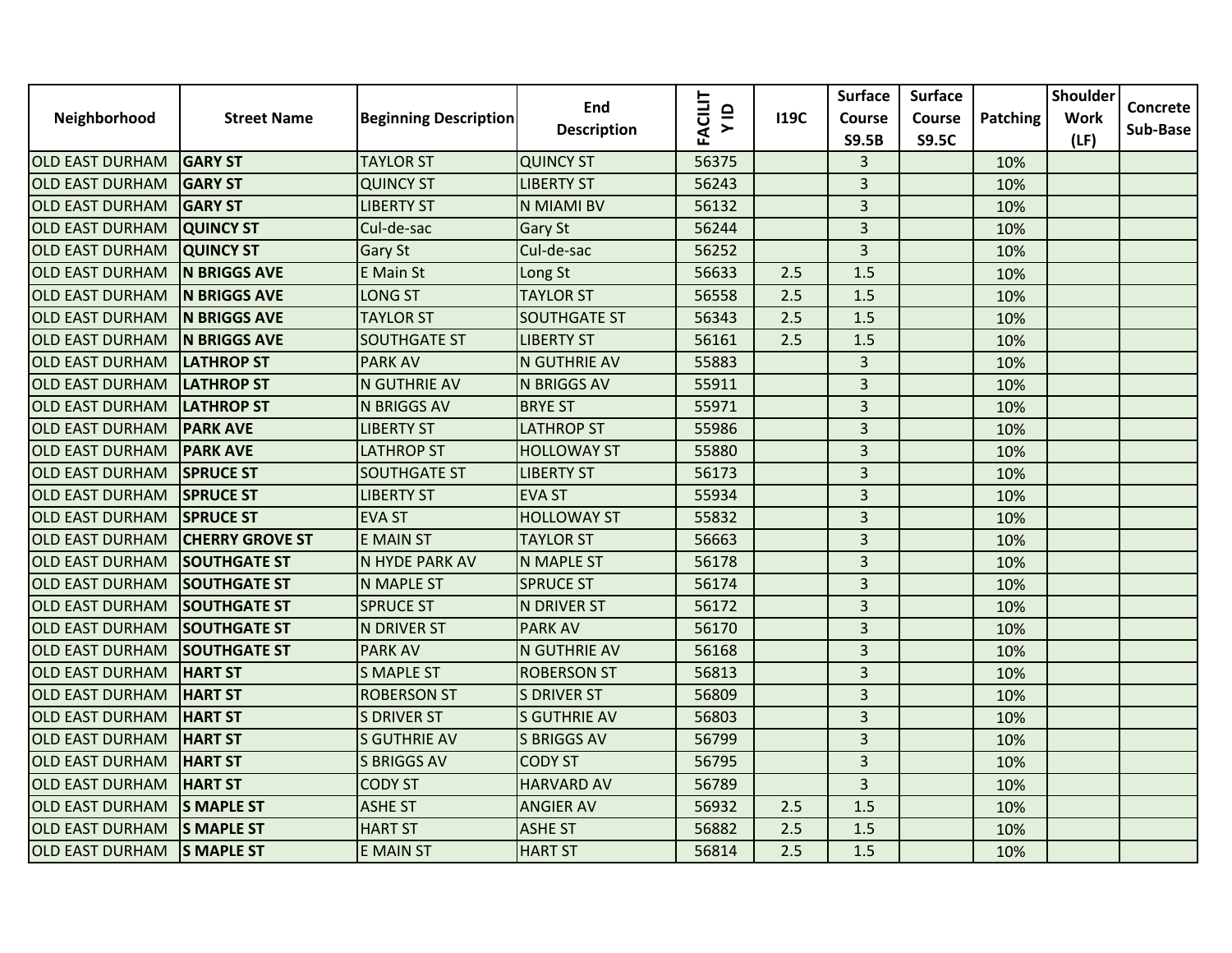|                        |                    |                              | End                    |                        |             | <b>Surface</b>          | <b>Surface</b> |          | <b>Shoulder</b> |                      |
|------------------------|--------------------|------------------------------|------------------------|------------------------|-------------|-------------------------|----------------|----------|-----------------|----------------------|
| Neighborhood           | <b>Street Name</b> | <b>Beginning Description</b> |                        | <b>FACILIT</b><br>V ID | <b>I19C</b> | Course                  | Course         | Patching | <b>Work</b>     | Concrete<br>Sub-Base |
|                        |                    |                              | <b>Description</b>     |                        |             | <b>S9.5B</b>            | <b>S9.5C</b>   |          | (LF)            |                      |
| <b>OLD EAST DURHAM</b> | <b>N MAPLE ST</b>  | <b>E</b> Main St             | <b>Taylor St</b>       | 56682                  | 2.5         | 1.5                     |                | 10%      |                 |                      |
| <b>OLD EAST DURHAM</b> | <b>N MAPLE ST</b>  | <b>TAYLOR ST</b>             | <b>SOUTHGATE ST</b>    | 56354                  | 2.5         | 1.5                     |                | 10%      |                 |                      |
| <b>OLD EAST DURHAM</b> | <b>N MAPLE ST</b>  | <b>SOUTHGATE ST</b>          | <b>LIBERTY ST</b>      | 56175                  | 2.5         | 1.5                     |                | 10%      |                 |                      |
| <b>OLD EAST DURHAM</b> | <b>TAYLOR ST</b>   | N HYDE PARK AV               | <b>N MAPLE ST</b>      | 56359                  |             | $\overline{3}$          |                | 10%      |                 |                      |
| <b>OLD EAST DURHAM</b> | <b>TAYLOR ST</b>   | N MAPLE ST                   | <b>CHERRY GROVE ST</b> | 56353                  |             | $\overline{3}$          |                | 10%      |                 |                      |
| <b>OLD EAST DURHAM</b> | <b>TAYLOR ST</b>   | <b>CHERRY GROVE ST</b>       | N DRIVER ST            | 56352                  |             | 3                       |                | 10%      |                 |                      |
| <b>OLD EAST DURHAM</b> | <b>TAYLOR ST</b>   | N DRIVER ST                  | N GUTHRIE AV           | 56350                  |             | $\overline{\mathbf{3}}$ |                | 10%      |                 |                      |
| <b>OLD EAST DURHAM</b> | <b>TAYLOR ST</b>   | N GUTHRIE AV                 | N BRIGGS AV            | 56344                  |             | $\overline{3}$          |                | 10%      |                 |                      |
| <b>OLD EAST DURHAM</b> | <b>TAYLOR ST</b>   | <b>N BRIGGS AV</b>           | <b>RAYNOR ST</b>       | 56364                  |             | $\overline{3}$          |                | 10%      |                 |                      |
| <b>OLD EAST DURHAM</b> | <b>TAYLOR ST</b>   | <b>RAYNOR ST</b>             | <b>GARY ST</b>         | 56376                  |             | $\overline{3}$          |                | 10%      |                 |                      |
| <b>OLD EAST DURHAM</b> | <b>TAYLOR ST</b>   | Gary St                      | end of street          | 56374                  |             | $\overline{3}$          |                | 10%      |                 |                      |
| <b>OLD EAST DURHAM</b> | <b>ASHE ST</b>     | <b>BINGHAM ST</b>            | <b>S BENJAMINE ST</b>  | 57098                  | 2.5         | 1.5                     |                | 10%      |                 |                      |
| <b>OLD EAST DURHAM</b> | <b>ASHE ST</b>     | <b>S BENJAMINE ST</b>        | <b>CREASY ST</b>       | 57103                  | 2.5         | 1.5                     |                | 10%      |                 |                      |
| <b>OLD EAST DURHAM</b> | <b>ASHE ST</b>     | <b>CREASY ST</b>             | <b>ASHE ST</b>         | 57109                  | 2.5         | 1.5                     |                | 10%      |                 |                      |
| <b>OLD EAST DURHAM</b> | <b>ASHE ST</b>     | <b>E ASHE ST</b>             | <b>SHOOVER RD</b>      | 57111                  | 2.5         | 1.5                     |                | 10%      |                 |                      |
| <b>OLD EAST DURHAM</b> | <b>ASHE ST</b>     | <b>SHOOVER RD</b>            | <b>SHOOVER RD</b>      | 57112                  | 2.5         | 1.5                     |                | 10%      |                 |                      |
| <b>OLD EAST DURHAM</b> | <b>OWEN ST</b>     | <b>ANGIER AV</b>             | <b>BRUCE ST</b>        | 57193                  |             | $\overline{\mathbf{3}}$ |                | 10%      |                 |                      |
| <b>OLD EAST DURHAM</b> | <b>OWEN ST</b>     | <b>BRUCE ST</b>              | <b>BINGHAM ST</b>      | 57217                  |             | $\overline{3}$          |                | 10%      |                 |                      |
| <b>OLD EAST DURHAM</b> | <b>OWEN ST</b>     | <b>BINGHAM ST</b>            | <b>BOONE ST</b>        | 57231                  |             | 3                       |                | 10%      |                 |                      |
| <b>OLD EAST DURHAM</b> | <b>OWEN ST</b>     | <b>BOONE ST</b>              | <b>CLOSED</b>          | 57228                  |             | $\overline{3}$          |                | 10%      |                 |                      |
| <b>OLD EAST DURHAM</b> | <b>OWEN ST</b>     | <b>CLOSED</b>                | <b>WELDON TE</b>       | 57211                  |             | $\overline{\mathbf{3}}$ |                | 10%      |                 |                      |
| <b>OLD EAST DURHAM</b> | <b>OWEN ST</b>     | <b>Weldon Ter</b>            | Cul-de-sac             | 57246                  |             | $\overline{\mathbf{3}}$ |                | 10%      |                 |                      |
| <b>OLD EAST DURHAM</b> | <b>SHOOVER RD</b>  | Sater St                     | Ashe St                | 18266                  | 2.5         | 1.5                     |                | 10%      |                 |                      |
| <b>OLD EAST DURHAM</b> | <b>SHOOVER RD</b>  | <b>Felix St</b>              | Sater St               | 18265                  | 2.5         | 1.5                     |                | 10%      |                 |                      |
| <b>OLD EAST DURHAM</b> | <b>SHOOVER RD</b>  | <b>S MIAMI BV</b>            | S FELIX ST             | 56831                  | 2.5         | 1.5                     |                | 10%      |                 |                      |
| <b>OLD EAST DURHAM</b> | <b>WELDON TER</b>  | <b>OWEN ST</b>               | E ASHE ST              | 57210                  |             | $\overline{3}$          |                | 10%      |                 |                      |
| <b>OLD EAST DURHAM</b> | <b>BINGHAM ST</b>  | <b>OWEN ST</b>               | <b>ANGIER AV</b>       | 57335                  | 2.5         | 1.5                     |                | 10%      |                 |                      |
| <b>OLD EAST DURHAM</b> | <b>BINGHAM ST</b>  | <b>E ASHE ST</b>             | <b>OWEN ST</b>         | 57216                  | 2.5         | 1.5                     |                | 10%      |                 |                      |
| <b>OLD EAST DURHAM</b> | <b>E MAIN ST</b>   | N Hyde Park Ave              | N Maple St             | 56691                  | 2.5         | 1.5                     |                | 10%      |                 |                      |
| <b>OLD EAST DURHAM</b> | <b>E MAIN ST</b>   | <b>N MAPLE ST</b>            | <b>CHERRY GROVE ST</b> | 56681                  | 2.5         | 1.5                     |                | 10%      |                 |                      |
| <b>OLD EAST DURHAM</b> | <b>E MAIN ST</b>   | <b>CHERRY GROVE ST</b>       | <b>ROBERSON ST</b>     | 56662                  | 2.5         | 1.5                     |                | 10%      |                 |                      |
| <b>OLD EAST DURHAM</b> | <b>E MAIN ST</b>   | <b>ROBERSON ST</b>           | N DRIVER ST            | 56661                  | 2.5         | 1.5                     |                | 10%      |                 |                      |